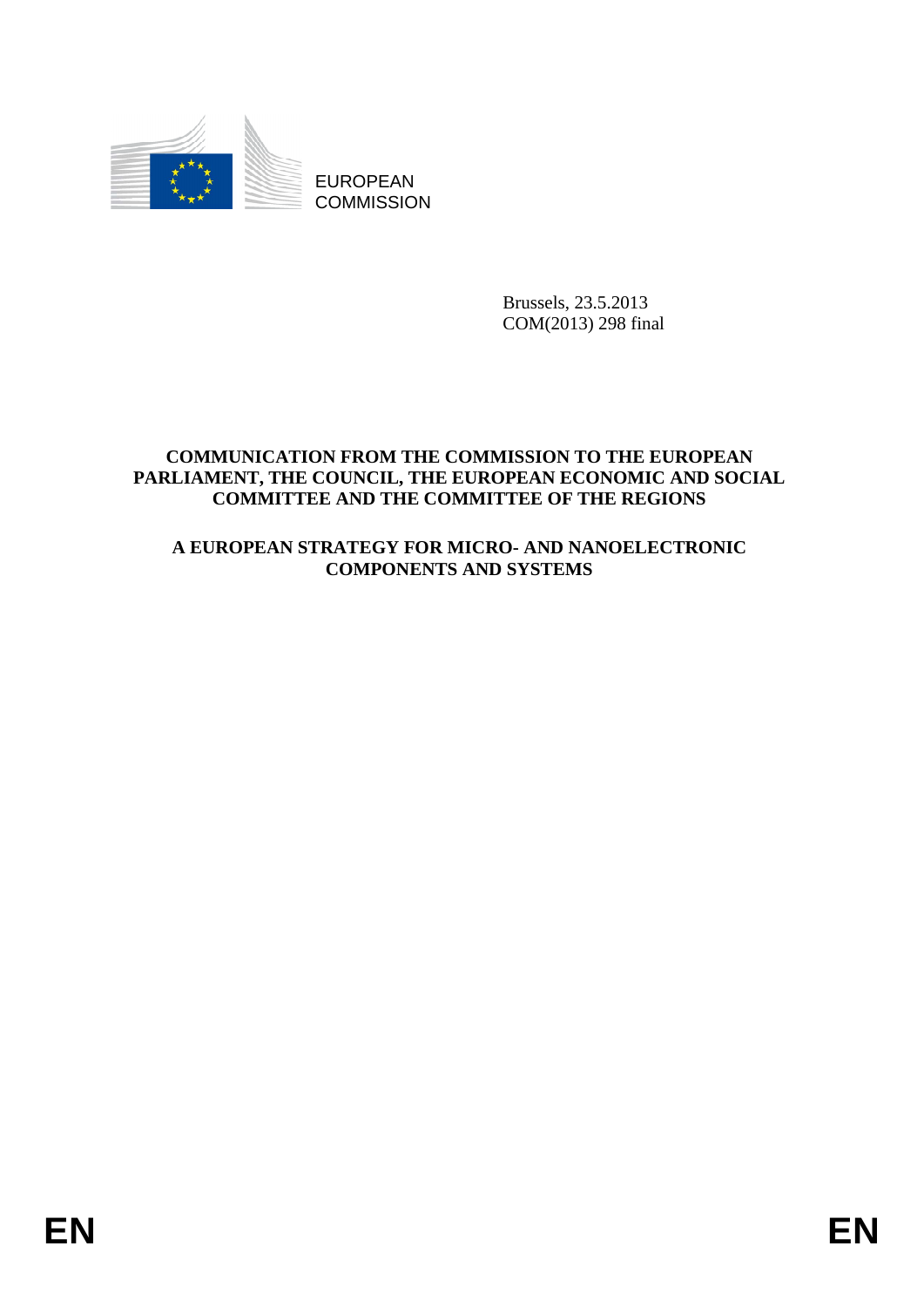#### **COMMUNICATION FROM THE COMMISSION TO THE EUROPEAN PARLIAMENT, THE COUNCIL, THE EUROPEAN ECONOMIC AND SOCIAL COMMITTEE AND THE COMMITTEE OF THE REGIONS**

#### **A EUROPEAN STRATEGY FOR MICRO- AND NANOELECTRONIC COMPONENTS AND SYSTEMS**

#### **1. INTRODUCTION**

Micro- and nanoelectronic components and systems<sup>1</sup> are not only essential to digital products and services; they also underpin innovation and competitiveness of all major economic sectors. Today's cars, planes, and trains are safer, more energy-efficient and comfortable thanks to their electronic parts. The same holds for large sectors like medical and health equipment, home appliances, energy networks and security systems. This is why micro- and nanoelectronics is a Key Enabling Technology  $(KET)^2$  and is essential for growth and jobs in the European Union (EU).

This Communication sets out a strategy to strengthen the competitiveness and growth capacity of the micro- and nanoelectronics industry in Europe. In line with the updated industrial policy<sup>3</sup>, the aim is for Europe to stay at the forefront in the design and manufacturing of these technologies and to provide benefits across the economy.

The strategy spans policy instruments at regional, national and EU level including financial support for research, development and innovation (R&D&I), access to capital investment (CAPEX) as well as the improvement and better use of relevant legislation. The strategy builds on Europe's strengths<sup>4</sup> and on regional clusters of excellence. It covers the whole value chain from material and equipment manufacturing to design and volume production of microand nanoelectronics components and systems.

The importance of the area and the challenges faced by the stakeholders in the EU require urgent and bold actions in order to leave no weak link in Europe's innovation and value chains. The focus is on:

- Attracting and channelling investments in support of a European roadmap for industrial leadership in micro- and nanoelectronics.
- Setting up an EU-level mechanism to combine and focus support to micro- and nanoelectronics R&D&I by Member States, the EU and the private sector.
- Taking measures to strengthen Europe's competitiveness towards a global level playing field regarding state aid, to support business development and SMEs, and to address the skills gap.

 $\frac{1}{1}$  Referred to as "micro- and nanoelectronics" in this Communication, spans from nano-scale transistors to micro-scale systems integrating multiple functions on a chip

COM(2012) 341 final

<sup>3</sup> COM(2012) 582 final 'A stronger European Industry for Growth and Economic Recovery'

<sup>4</sup> e.g. electronics for cars, energy and manufacturing sectors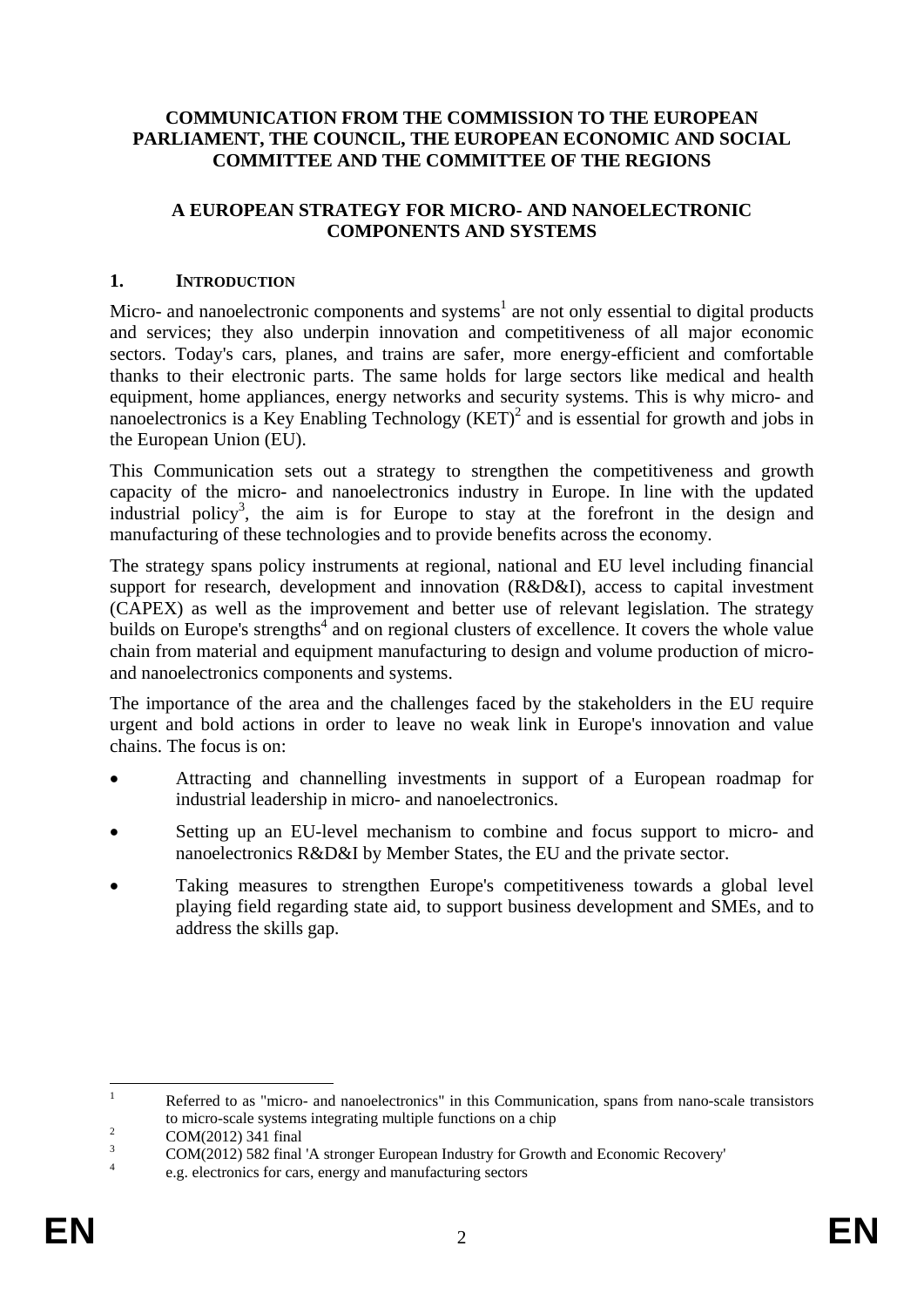### **2. WHY ARE MICRO- AND NANOELECTRONICS ESSENTIAL FOR EUROPE?**

### **2.1. An important industry with a significant potential for growth and a massive economic footprint**

Micro- and nanoelectronics underpin a significant part of the worldwide economy. Their role will continue to grow as future products and services will become more digital, as illustrated below.

- The global turnover of the sector alone was around  $\epsilon$ 230 billion in 2012<sup>5</sup>. The value of products comprising micro- and nanoelectronic components represents around €1.600 billion of value worldwide.
- Despite the recent financial and economic setbacks, the worldwide market for microand nanoelectronics has grown by 5% per year since 2000. Further growth of at least the same magnitude is predicted for the remaining part of the current decade.
- The pace of innovation in the field is one of the main drivers behind the high growth rates of the whole digital sector which today has a total value of around  $\epsilon$ 3.000 billion worldwide<sup>6</sup>.
- In Europe, micro- and nanoelectronics is responsible for 200.000 direct and more than  $1.000.000$  indirect jobs<sup>7</sup> and the demand for skills is unceasing.
- The impact of micro- and nanoelectronics on the whole economy is estimated at 10% of the worldwide  $GDP<sup>8</sup>$ .

# **2.2. A key technology for addressing the societal challenges**

Micro- and nanoelectronics are not only the computing power in PCs and mobile devices. They fulfil also the sensing and actuating functions<sup>9</sup> found for example in smart meters and smart grids for lower energy consumption, or in implants and sophisticated medical equipment for better healthcare and for helping the elderly population. They are also the building blocks for better security, for the safety and efficiency of the whole transport systems and for environmental monitoring.

Today no societal challenge can be successfully met without electronics.

### **3. A CHANGING INDUSTRIAL LANDSCAPE FOR MICRO- AND NANOELECTRONICS**

### **3.1. Technology progress opens new opportunities**

Two main tracks characterise technology development and drive business transformation. A first track progresses the miniaturisation of components at the nano scale along an international roadmap for technology development established by industry<sup>10</sup>. This is the "*more Moore*" track aiming at higher performance, lower costs and less energy  $\text{consumption}^{11}$ .

 $\frac{1}{5}$ World Semiconductor Trade Statistics (WSTS), 2012 (http://www.wsts.org/)

<sup>6</sup> Digiworld report, IDATE 2012 (http://www.idate.org)

<sup>7</sup> http://ec.europa.eu/enterprise/sectors/ict/files/kets/hlg\_report\_final\_en.pdf

See European Semiconductor Industry Association (ESIA) Competitiveness Report, 2008 "Mastering Innovation Shaping the Future" (https://www.eeca.eu/data/File/ESIA\_Broch\_CompReport\_Total.pdf) 9

A sensor is any device, such as a thermometer, that detects a physical condition in the world. Actuators are devices, such as switches, that perform actions such as turning things on or off or making

adjustments in an operational system<br>
10 International Technology Roadmap for Semiconductors (ITRS) (http://www.itrs.net)<br>
11 Moore's Law: doubling performance to cost ratio every 18-24 months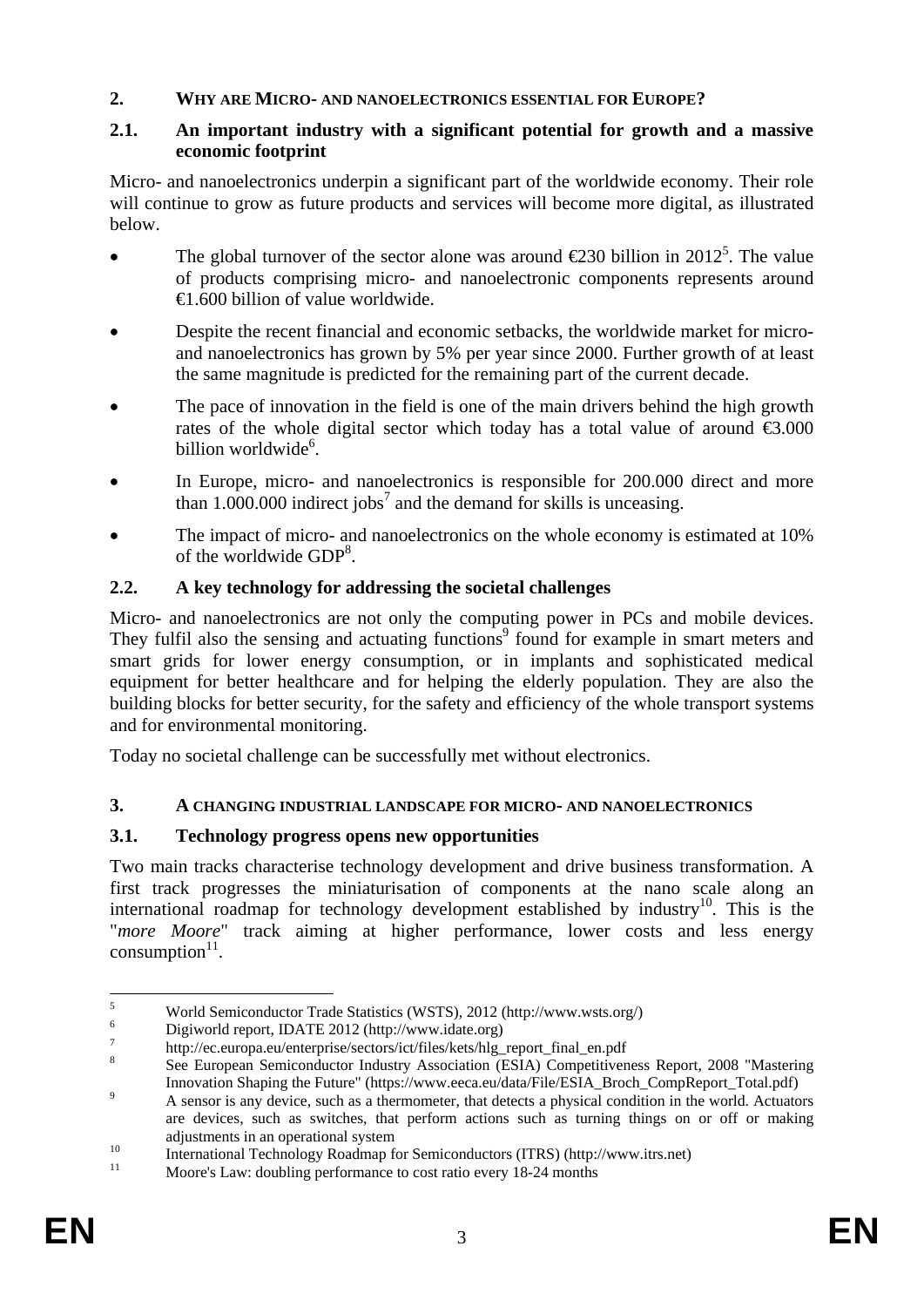A second track aims at diversifying the functions of a chip by integrating micro-scale elements such as power transistors and electro-mechanical switches. This is referred to as the "*more than Moore*" track. This track is at the basis of innovations in many important fields such as energy-efficient buildings, smart cities and intelligent transport systems.



In addition, totally new, disruptive technologies and architectures are being researched. This is often referred to as the "*beyond CMOS*<sup>"12</sup> track. It requires multi-disciplinary research, deep understanding of physics and chemistry and excellence in engineering.

Furthermore, in order to lower production costs, industry increases also step by step the size of the material support<sup>13</sup> for producing micro- and nanoelectronics. Massive investments in R&D&I and CAPEX are required for such transitions in manufacturing standards.

# **3.2. Escalating R&D&I costs and a more competitive R&D&I environment**

Further miniaturisation implies escalating costs for R&D&I and CAPEX. The R&D&I intensity of the micro- and nanoelectronics industry increased from 11% in 2000 to 17% in  $2009<sup>14</sup>$ . This trend appears to continue. Such high investments can only be sustained by volume production.

Consolidation in the industry is on-going. This could lead to a situation where only a few actors are left worldwide and perhaps none in Europe. It is estimated that a 10% share of the worldwide market is needed for a semiconductor company to sustain the investment to keep up with technology development.

As a result, global alliances between companies are formed, e.g. the New York based IBM alliance on 300 mm wafer technology and the Global 450 Consortium focusing on the transition to 450 mm wafers. In Europe, the next generation technology development is centred on leading research centres such as  $LETI<sup>15</sup>$ , Fraunhofer<sup>16</sup>, and imec<sup>17</sup> working in close

<sup>12</sup> 12 Complementary metal-oxide-semiconductor (CMOS) is the standard technology for integrated circuits in the "more Moore" track 13 Micro- and nanoelectronics chips are produced on round material supports called 'wafers'. Successive

technology generations are identified by the diameter size of the wafers on which they are produced. Today production is mainly done on 200 mm and 300 mm wafers. The next wafer size will be 450 mm 14 OECD Information Technology Outlook

<sup>(</sup>http://www.oecd.org/internet/ieconomy/oecdinformationtechnologyoutlook2010.htm) 15 LETI is an institute of CEA, a French research-and-technology organization. It specialises in nanotechnologies and their applications, from wireless devices, to biology, healthcare and photonics (http://www-leti.cea.fr)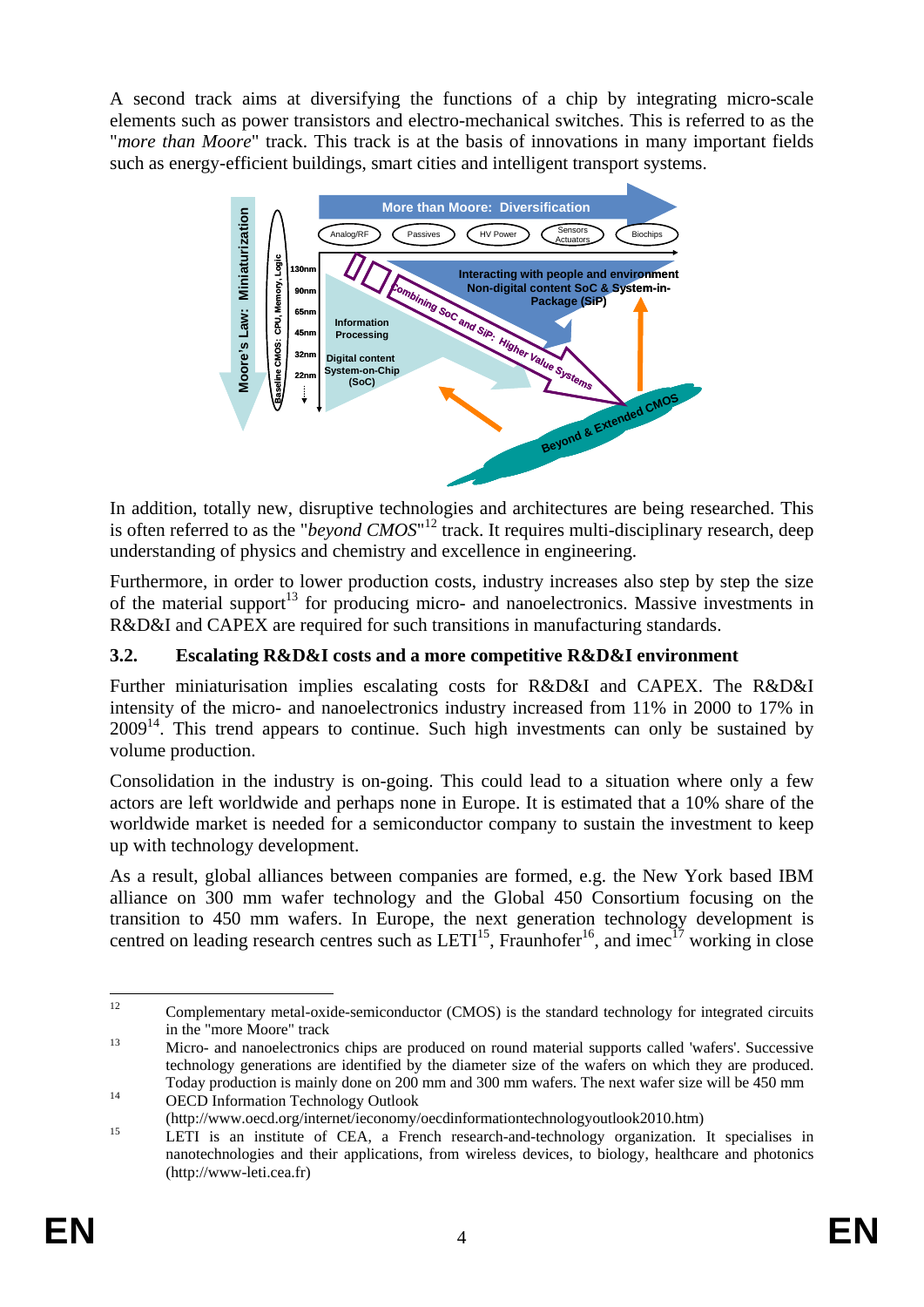cooperation with industrial players. Research itself is increasingly becoming global with the emergence of Asia as the home of patent holders and a skilled workforce.

# **3.3. New business and production models**

The micro- and nanoelectronics industrial landscape is changing drastically with a significant shift of volume production to Asia in the last  $15$  years<sup>18</sup>. Overall, production in Europe has dropped to just less than 10% of world production in 2011. Despite the strengths of US companies in the field only 16% of production is made in the US.

With the increased cost of setting up production facilities ("*fabs*"), the granting by territorial authorities of financial incentives has become an important element in the decision where to build new capacity. Tax breaks, land, cheap energy and other incentives play a major role as does the availability of skilled labour force<sup>19</sup>.

Another important trend is the rise of the "*foundry*" model<sup>20</sup>. Foundries developed strongly in Asia and represent already around 10% of the worldwide electronic components production. In conjunction, there are an increasing number of "*fabless*" companies<sup>21</sup> that generate income from selling chip designs. Without production, these fabless companies have not the high financial overheads of the manufacturing companies.

Secure access to production capacity may however become problematic in the future as foundries extend their offer to include design and prototyping which would give them an insight into the end products. To minimize the risk, some companies doing own designs keep limited production lines in-house (the so-called "*fab-lite* model").

### **3.4. Equipment manufacturers own key elements of the value chain**

Without progress in production equipment, advances in further miniaturisation and increased functionality of chips are not possible. Equipment manufacturers have become a key part of the value chain which is reflected in their prominent role in the international technology alliances.

### **4. EUROPE'S STRENGTHS AND WEAKNESSES**

#### **4.1. Industry structured around centres of excellence and wider supply chains covering all Europe**

Similar to the rest of the world, Europe's micro- and nanoelectronics industry is concentrated around major regional production and design sites. The regions around Dresden (DE), Grenoble (FR) and Eindhoven-Leuven (NL-BE) host three main research and production centres with increased specialisation in one of the three areas of "*more Moore*", "*more than Moore*" and equipment and materials. In addition, the region of Dublin (IE) hosts a large

<sup>&</sup>lt;sup>16</sup> The German Fraunhofer-Gesellschaft undertakes applied research of direct utility to private and public enterprise and of wide benefit to society. Several institutes are focusing on integrated circuits and systems (http://www.fraunhofer.de)<br>Belgian imec performs world-leading research in nanoelectronics, leveraging scientific knowledge with

global partnerships in ICT, healthcare and energy (http://www.imec.be)<br>
e.g. Capital expenditure of Korean companies increased from 13% in 2005 to 27% in 2012

See Semiconductor Industry Association (SIA), Maintaining America's Competitive Edge: Government Policies Affecting Semiconductor Industry R&D and Manufacturing Activity, March 2009 (http://www.semiconductors.org/clientuploads/directory/DocumentSIA/Research%20and%20Technolo

gy/Competitiveness\_White\_Paper.pdf)<br>
A foundry is a company owning factories and offering manufacturing services to "fabless" customers

<sup>21</sup> A fabless company designs its own components but outsources their manufacturing to a service provider (the "foundry")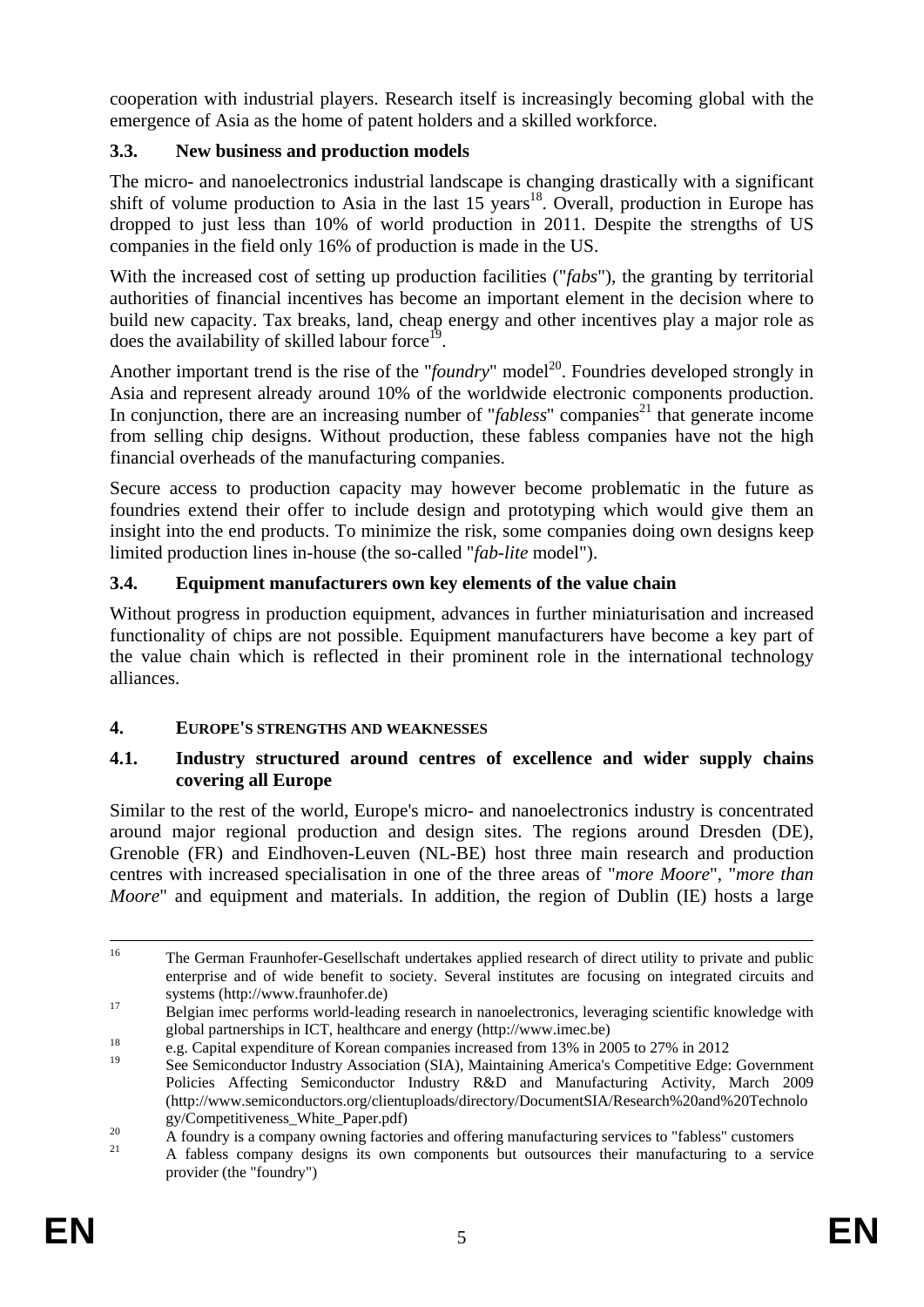European manufacturing site of microprocessors, and Cambridge (UK) e.g. is home to the leading company in the design of low power consumption microprocessors that equip most of today's mobile devices and tablets.

This clustering and regional specialisation is essential for the future development of the sector. However, it relies on a wide supply chain spread across Europe. This includes relatively smaller but highly innovative and specialised clusters such as the regions of Graz and Vienna (AT), Milan and Catania (IT) or Helsinki (FI).

Europe counts three large indigenous micro- and nanoelectronics companies ranking 8<sup>th</sup> (STMicroelectronics),  $10^{th}$  (Infineon) and  $12^{th}$  (NXP) in worldwide sales in 2012. Europe also attracted some major overseas companies that invest in Europe (e.g. GlobalFoundries and Intel). Micro- and nanoelectronics manufacturing in Europe is further served by a very competitive and extended value chain and ecosystem of companies, including many SMEs. The main manufacturing sites are embedded in the regional clusters as mentioned above.

# **4.2. Leading in essential vertical markets, almost absent in some large segments**

Europe is relatively absent in the production of computer and consumer related components that represent a large part of the total market. It is leading though in electronics for automotive  $(\sim 50\%$  of global production), for energy applications  $(\sim 40\%)$  and industrial automation (~35%). Europe is also still strong in designing electronics for mobile telecommunications.

European companies, including a large number of SMEs, are world leaders in smart microsystems like health implants and sensing technologies. Although these are currently niche markets, they are areas of high growth (typically more than 10% per year). Another key asset is the European leadership in the high growth market of low power consumption components.

# **4.3. Undisputed European leadership in materials and equipment**

Europe has some of the most important equipment and materials suppliers including e.g. ASML and SOITEC that hold significant shares of the relevant world market. These companies rely on many suppliers established throughout Europe many of them SMEs. These European equipment and materials suppliers uniquely master highly sophisticated technologies ranging from optics and lasers to precision mechanics and chemistry. Their role in progressing the micro- and nanoelectronics area is significant and well acknowledged as e.g. illustrated by the recent strategic investment of major semiconductor companies in  $\overline{\text{ASML}}^{22}$ .

# **4.4. Investments of EU companies remain relatively modest**

Although in absolute terms investments by European companies are high (in the order of billions of euros), they remain relatively modest compared to investments made elsewhere. Europe's business attractiveness nevertheless remains high given the size of its consumption which is above 20% of the world market. But future investments in electronics manufacturing in Europe are not guaranteed. Competition with other regions in the world is stiff.

Public investment in R&D&I and policies to attract private investment remains highly fragmented across the EU despite the progress made in the last five years. This sharply contrasts with the fact that European R&D&I in micro- and nanoelectronics is world-class and very attractive to international players.

 $\overline{22}$ 

<sup>22</sup> See http://www.asml.com/asml/show.do?ctx=5869&rid=46974 - "As part of the program, Intel, TSMC and Samsung will each acquire ASML shares, equal to an aggregate 23 percent minority equity stake in ASML for EUR 3.85 billion in cash"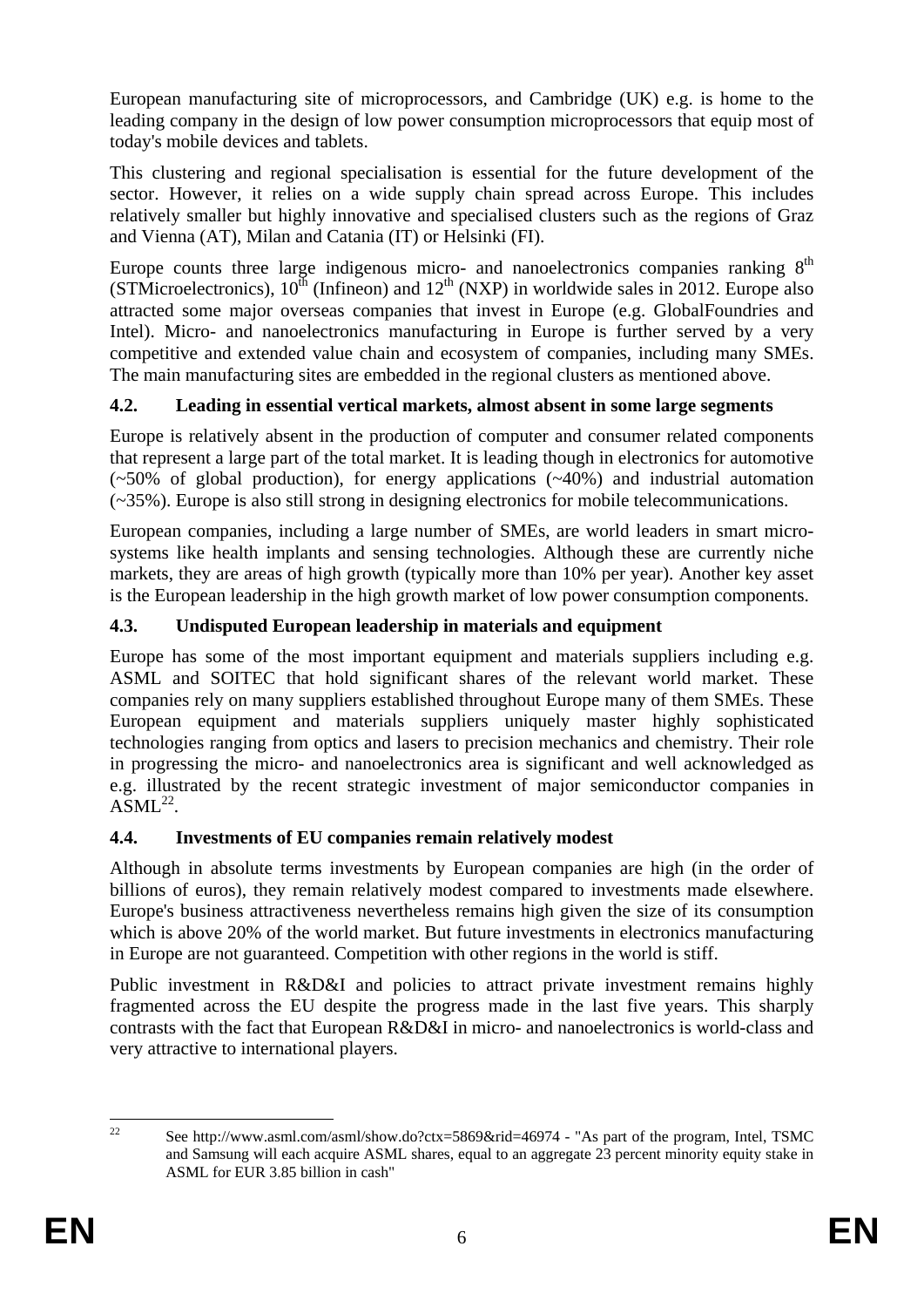### **5. EUROPEAN EFFORTS SO FAR**

### **5.1. Regional and national efforts reinforcing the clusters of excellence**

Important efforts, notably over the last 15 years, have been devoted at regional level to build industrial and technology clusters in the area. The most successful clusters are the result of long-term sustained strategies that combine policies such as tax incentives, investment in R&D&I in public labs, intensive industry-academia cooperation, world-class infrastructures, critical coverage of the value chain and a dynamic business environment. The availability of skills and knowledge is equally of major importance for the field.

With the challenges ahead including the increasing costs of R&D&I, the fierce worldwide competition and the erosion of some key parts of the value chain in Europe (e.g. the stage of packaging components into systems), much closer collaboration along value chains and in innovation ecosystems at EU level is a must.

#### **5.2. A growing and more coordinated investment in R&D&I at EU level**

Investment in R&D&I in micro- and nanoelectronics is part of the EU programmes for research and development since their inception. The EUREKA programme also has a large research cluster on micro- and nanoelectronics<sup>23</sup>.

After 10 years of stagnation of EU support to R&D&I in the field<sup>24</sup>, a gradual increase of around 20% per year started in 2011 leading to a budget of more than €200 million in 2013. In order to focus the R&D&I efforts and build critical mass, the Commission, Member States and private stakeholders together launched, in 2008, a public-private partnership in the form of a Joint Undertaking<sup>25</sup> (ENIAC JU). By the end of 2013, the ENIAC JU will have invested both from the public and private sides more than  $\bigoplus$  billion on R&D&I in addition to around €1 billion invested in micro- and nanoelectronics in the Seventh Framework Programme.

### **5.3. Technology breakthroughs but gaps in the innovation chain**

The focus in the EU R&D&I support is on preparing for the next two generations of technologies<sup>26</sup>. Through these programmes, industry kept pace with the state-of-the-art developments in further miniaturisation. Also through these programmes, sophisticated smart systems were developed that today are deployed for example in cars or health systems.

However the EU R&D&I programmes so far supported the early phases of the innovation process, i.e. validating the technologies up to a laboratory level<sup>27</sup>. The logic was to leave the next steps getting closer to the final product up to industry, given the high level of investment these require. This led to clear gaps in the innovation chain. To be effective and cross the socalled 'valley of death', support to research and innovation in the field needs increasingly to address the whole innovation chain spreading beyond any one company, region or Member State.

The ENIAC JU called recently for manufacturing pilot lines addressing particularly these higher scales of technological maturity. The strong interest demonstrated by the private stakeholders and the public authorities to support these pilot lines show their strategic importance.

<sup>23</sup>  $\frac{23}{24}$  http://www.catrene.org/

<sup>&</sup>lt;sup>24</sup> At ~**€**130 million per year

 $^{25}$  Based on Article 187 TFEU

<sup>&</sup>lt;sup>26</sup> Along the International Technology Roadmap for Semiconductors (ITRS) http://www.itrs.net/<br><sup>27</sup> Technology Readiness Levels (TRLs) are used to assess the maturity of evolving technologies. Levels 1 to 4 typically refer to early R&D while levels 5-8 indicate prototyping and actual system validation in an operational environment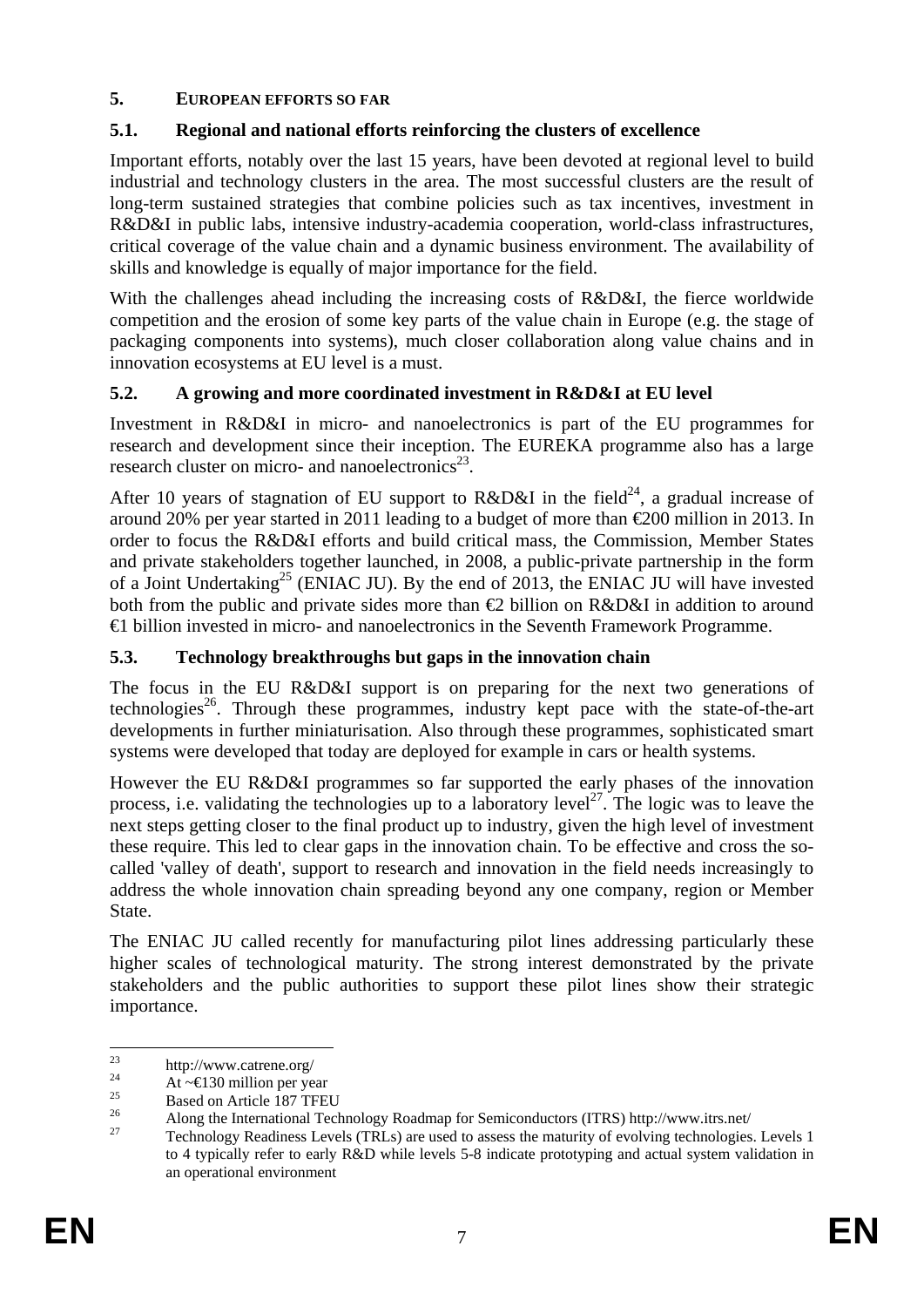### **6. THE WAY FORWARD - A EUROPEAN INDUSTRIAL STRATEGY**

The proposed strategy builds on the European initiative on Key Enabling Technologies and on the HORIZON  $2020^{28}$  proposal for research, development and innovation. It focuses though on the actions that are specific for the challenges faced in micro- and nanoelectronics.

# **6.1. Objective: Reverse the decline of EU's share of world's supply**

Europe cannot afford to lose the capacity to design and manufacture micro- and nanoelectronics. This would put large parts of the value chains of major industrial sectors at risk and deprive Europe of essential technologies needed to address its societal challenges.

Given the wide range of opportunities ahead and the challenges industry is facing, it is now urgent to step up and coordinate all relevant public efforts across Europe. An industrial strategy should ensure return to growth and reach, in a decade, a level of production in the EU that is closer to its share of world GDP. In detail, the aims are to:

- Ensure the availability of micro- and nanoelectronics that are needed for the competitiveness of key industries in Europe.
- Attract higher investment in advanced manufacturing in Europe and reinforce industrial competitiveness across the value chain from design to manufacturing.
- Maintain leadership in equipment and material supply and in areas such as "*more than Moore*" and energy-efficient components.
- Build leadership in the design of chips in high growth markets, notably in the design of complex components.

# **6.2. Focus on Europe's strengths, build on and reinforce Europe's leading clusters**

As indicated above, Europe's assets in micro- and nanoelectronics include an excellent academic research community and industrial leadership in vertical markets. Moreover, when considering Europe as a whole, there is an industrial and technology presence across the full value chain including equipment, material, manufacturing, design as well as strong end-user industry.

Building on these strengths and mobilising the resources needed should make Europe a major player in micro- and nanoelectronics. Mobilising resources will need alignment of actions at regional, national and European level. This will build confidence and stimulate the renewal and growth of manufacturing capability in Europe.

Emphasis is on reinforcing and building on the excellence of research and technology organisations (RTOs) in terms of facilities and staff. They should be the "places to be" for talented engineers and researchers in the field, at the centre of ecosystems to attract private investments in manufacturing and design. In order to maximise return on investment and ensure excellence, further progress towards complementary specialisation and stronger cooperation between the main RTOs will be a key for success in line with the Smart Specialisation strategy<sup>29</sup> of the EU.

To ensure the further uptake of electronics in all industrial sectors and seize the opportunities arising from cross-disciplinary work, closer cross-border and cross-sector collaborations including with end-user industries should be reinforced.

 $28$  $\frac{28}{29}$  COM(2011) 809 final

http://s3platform.jrc.ec.europa.eu/home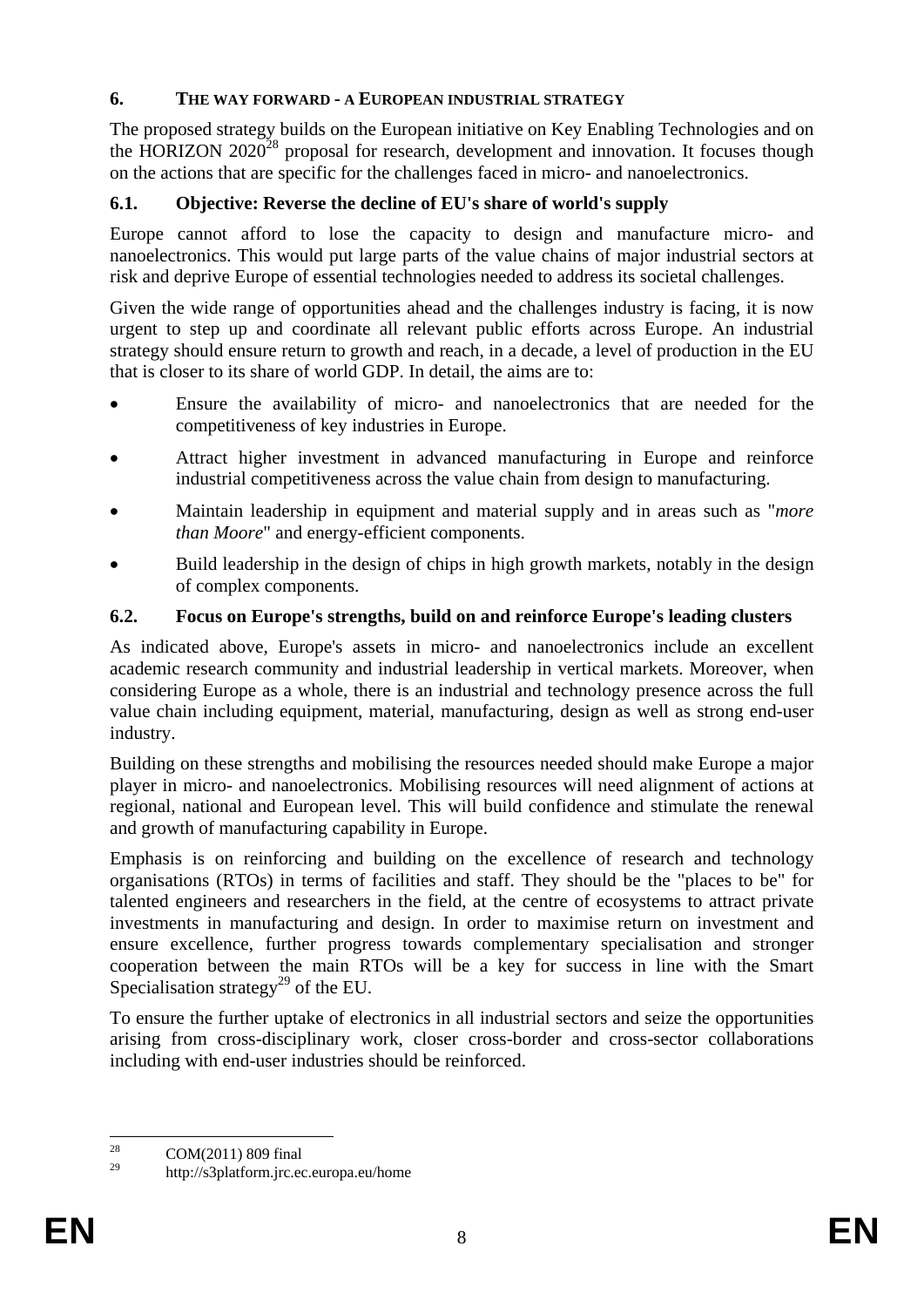### **6.3. Seize opportunities arising in non-conventional fields and support SMEs growth**

SMEs play a key role in emerging areas like plastic and organic electronics, smart integrated systems and in general in the field of design. An important goal therefore is to better integrate SMEs in value chains, and provide them with access to state-of-the-art technologies and R&D&I facilities. Support to centres of excellence that help embed micro- and nanoelectronics in all types of products and services will be essential to spur innovation across the economy and mainly in non-technology SMEs.

EU–wide partnerships between end-user industries, public authorities and suppliers (large and small) of micro- and nanoelectronics will help open up new high growth areas like electric vehicles, energy-efficient buildings and smart cities and all types of mobile web services.

### **7. THE ACTIONS**

#### **7.1. Towards a European Strategic Roadmap for investment in the field**

The aim is to attract higher public and private investments and channel these to implement a roadmap for leadership to be established by industry.

*The level of public and private investment will match the size of the challenge. The intention is to bring the total public and private investment in R&D&I at EU, national and regional level to more than €1.5 billion per year, i.e. a total budget of more than €10 billion over seven years.* 

To this end the Commission will pursue the dialogue with stakeholders and set up an Electronics Leaders Group to elaborate and help implement a European Industrial Strategic Roadmap that will build on Europe's strengths and cover three complementary lines:

- The development of the "*More than Moore*" technology track on wafer sizes of 200 mm and 300 mm. This will enable Europe to maintain and expand its leadership<sup>30</sup> in a market that represents roughly €60 billion per year and has a 13 % yearly growth. It will have a direct impact on high-value jobs creation including notably in SMEs.
- The further progression of "*More Moore*" technologies for ultimate miniaturisation on wafer sizes of 300 mm. The investment should enable Europe to gradually increase production in this market that represents more than  $\epsilon 200$  billion<sup>31</sup>.
- The development of new manufacturing technology on 450 mm wafers. The investment will initially benefit equipment and material manufacturers in Europe who are today world leaders on a market of around €40 billion per year and will provide a clear competitive edge to the whole industry, in a five to ten years range.

The roadmap will be established at the latest by the end of 2013 as a set of concrete actions reinforcing notably Europe's clusters of excellence in manufacturing and design (see Section 4.1) and ensuring openness to partnerships and alliances across the value chain. The actions of the public sector, European Commission, Member States and regional authorities will consist of:

Supporting R&D&I through institutional funding or grants to actions driven by the roadmap. Focused and coordinated interventions<sup>32</sup> generating critical mass and maximising return on investment will be mobilised.

 $30^{\circ}$ <sup>30</sup> Currently, production in Europe in this track is more than 30% of the world value.

Europe's share of production is around 9%, but Europe is still at the leading edge of technology in the miniaturisation race.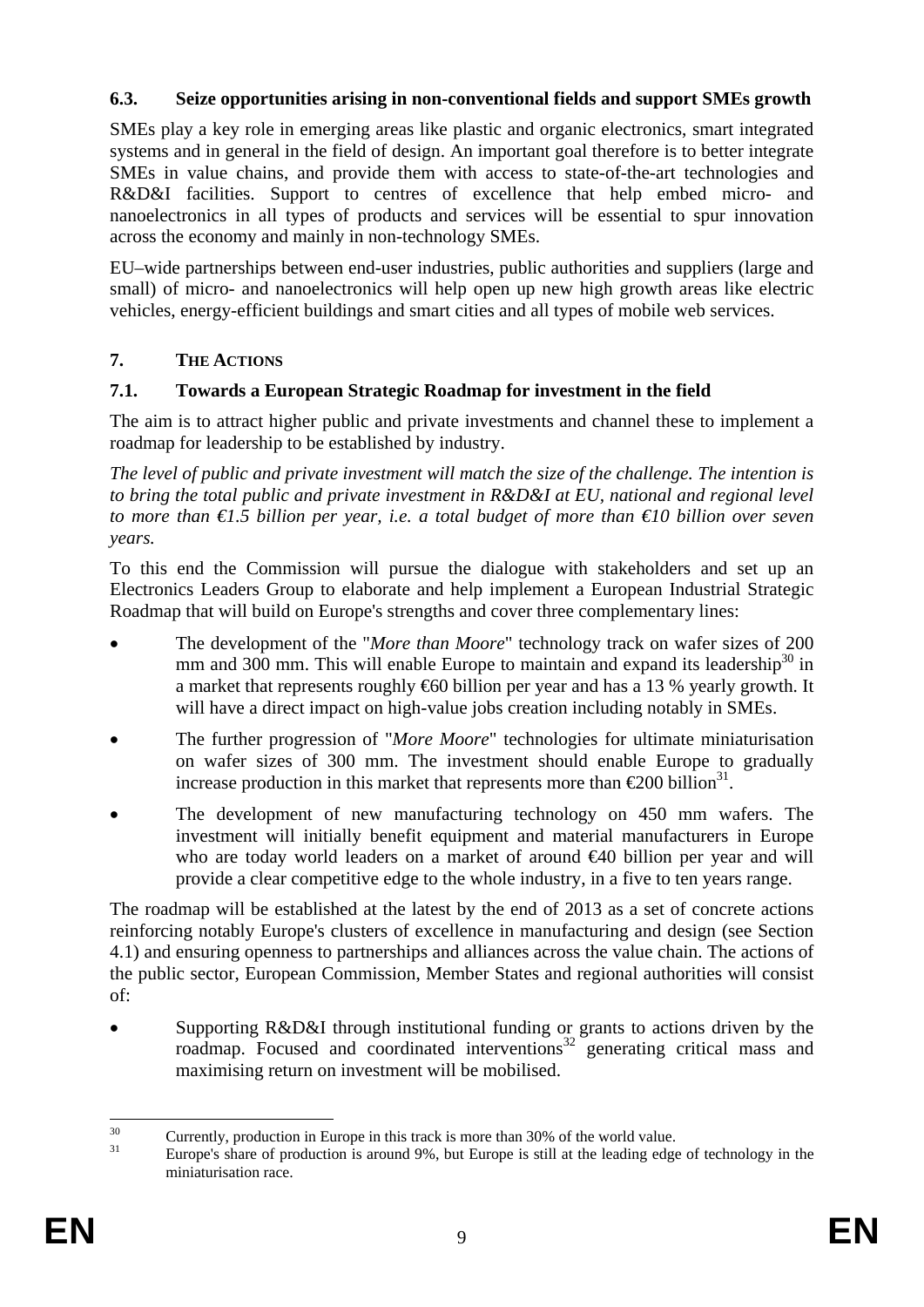- Developing, in partnership with industry and in support to innovation, an advanced manufacturing and piloting infrastructure to bridge the gap in the innovation chain and connect design with actual deployment.
- Facilitating access to financing CAPEX through loans and equities, notably regional funds and the innovation schemes of the European Investment Bank (EIB). In this context, the European Commission signed in February 2013 a Memorandum of Understanding with the EIB signalling KETs as a priority for investments.

The Commission will prepare the ground for industry to team up along the value chain and to develop and regularly update the roadmap. Member States, regional authorities and the European Commission will support the roadmap individually and/or collectively including through a Joint Technology Initiative (JTI) and the EUREKA initiative. It will ensure the best use of regional Structural Funds including through Smart Specialisation between the target clusters and the use of financial instruments foreseen under European Structural Investment Funds (ESI Funds) $^{33}$ .

Industry will engage in maintaining and expanding design and manufacturing activities in Europe and will regularly update the roadmap with the help of RTOs and the academic community in order to keep it up to date with the dynamics of market and technology developments.

### **7.2. The Joint Technology Initiative: A tri-partite model for large scale projects**

The European Commission will propose a Joint Technology Initiative<sup>34</sup> based on Article 187 TFEU that combines resources at project level in support of cross-border industry-academia collaborative R&D&I. The proposal for a Council Regulation to establish a Joint Undertaking will replace the two existing Joint Undertakings on embedded computing systems (ARTEMIS) and nano-electronics (ENIAC) that were set up under the Seventh Framework Programme. Within HORIZON 2020 under the 'Leadership in Enabling and Industrial Technologies' challenge, the new JTI will cover three main interrelated areas:

- Design technologies, manufacturing processes and integration, equipment and materials for micro- and nanoelectronics.
- Processes, methods, tools and platforms, reference designs and architectures for embedded/Cyber-Physical Systems.
- Multi-disciplinary approaches for smart systems.

 $\frac{32}{33}$  From regional, national and EU level programmes.

 $\frac{33}{34}$  http://s3platform.jrc.ec.europa.eu/home

The impact of the proposal will be presented in the impact assessment. The budgetary impact will be included in the legislative and financial statement.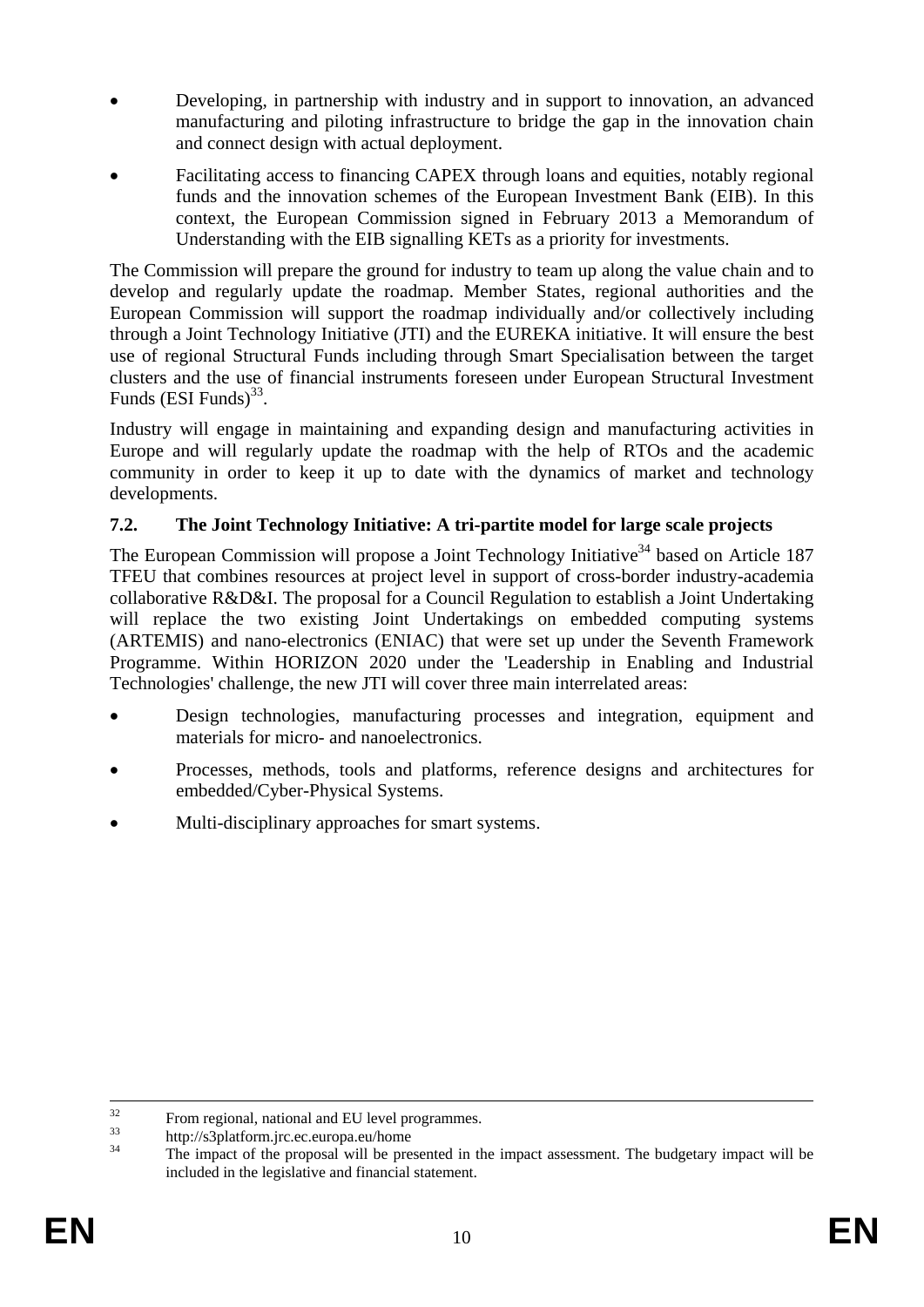

The new JTI will build on lessons learned from the current  $JTIs<sup>35</sup>$  and provide a simplified funding structure. It will mainly support capital-intensive actions<sup>36</sup> such as pilot lines or large scale demonstrators at higher Technology Readiness Level up to level 8 as shown above. These will require a tri-partite funding model involving the European Commission, Member States and industry and will help align relevant investment strategies across Europe. The implementation will follow the principles of HORIZON 2020 and will be consistent with the cross-cutting KETs work programme to strengthen cross-fertilisation between the different KETs.

Support to the JTI will be complemented with EU funding for technological R &D and for innovation actions targeting notably SMEs. This will cover R&D&I in new areas of microand nanoelectronics (see Section 6.3), including those requiring the combination of several key enabling technologies such as advanced materials, industrial biotechnology, photonics, nanotechnology and advanced manufacturing systems<sup>37</sup>.

Within the new JTI the Commission will furthermore explore how to simplify and accelerate state aid approvals including through a Project of Common European Interest according to Article 107.3(b) of TFEU.

# **7.3. Building on, and supporting horizontal competitiveness measures**

The access to a highly skilled workforce of engineers and technicians and to high quality graduates is essential for attracting private investments in electronics. Similar to the whole ICT sector, micro- and nanoelectronics is suffering from an increasing skills gap and a mismatch between supply and demand of skills. The Commission will continue to promote digital competences for industry through the e-Skills initiative and has recently launched the "Grand Coalition for ICT skills and jobs". . For micro- and nanoelectronics the engagement of

<sup>35</sup> 35 First interim evaluation of the ARTEMIS and ENIAC Joint Technology Initiatives, 2010

http://ec.europa.eu/dgs/information\_society/evaluation/rtd/jti/artemis\_and\_eniac\_evaluation\_report\_final.pdf<br>
37 Currently, public support to pilot lines in ENIAC JU is between €50 and €120 million per action.

See COM(2012) 582 final Section III.A.1.ii)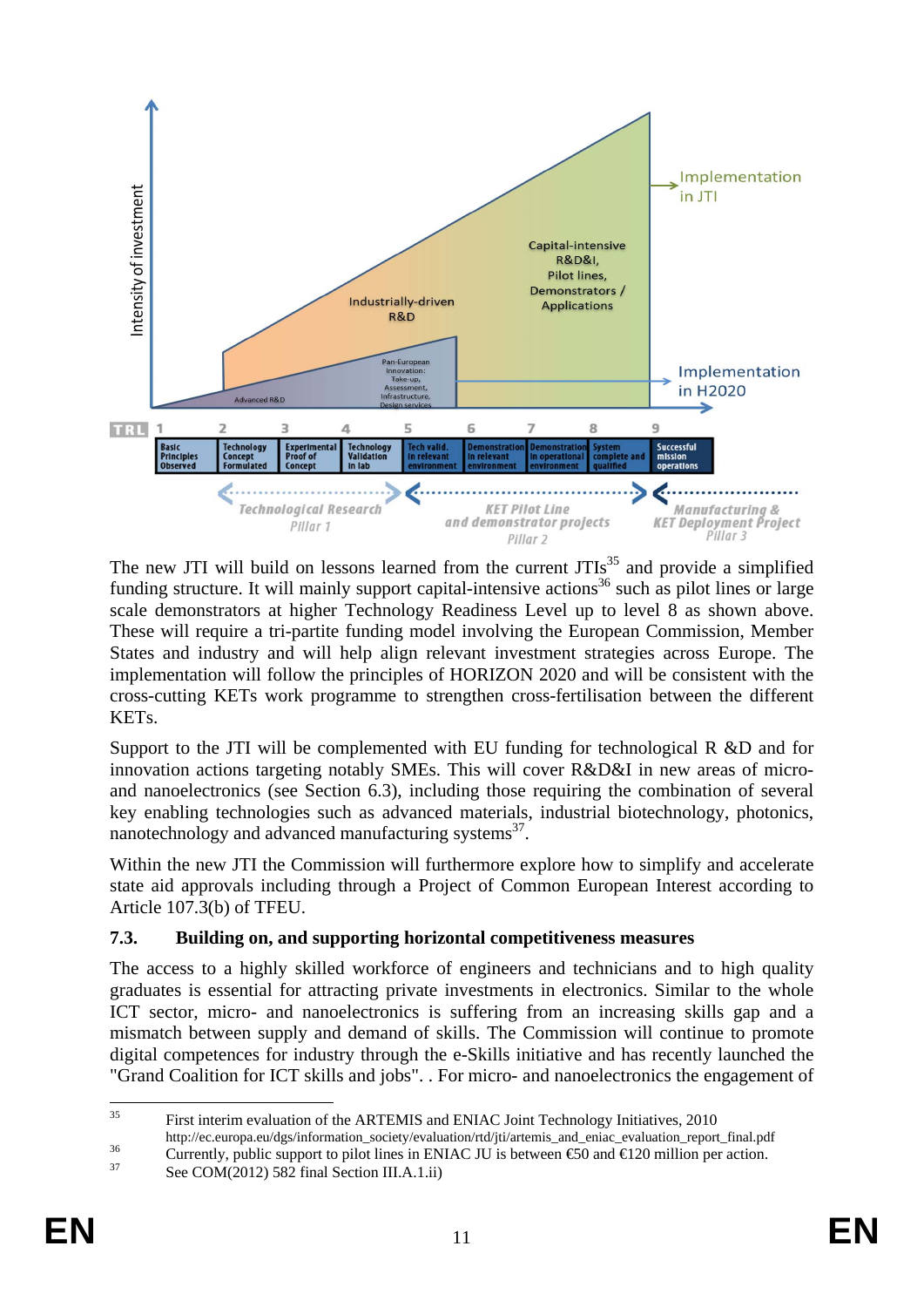industry to attract the young generation early in its education is critical. In addition to industrial efforts and relevant initiatives at regional and national level the Commission will continue to co-finance in HORIZON 2020 projects to develop and disseminate training and teaching materials on the latest technology in micro- and nanoelectronics as well as support awareness campaigns targeting young entrepreneurs.

In addition, the European Commission is putting in place an EU Skills Panorama with updated forecasts of skills supply and labour market needs up to 2020, to improve transparency for Skills, Competences and Occupations classification (ESCO), as a shared interface between the worlds of employment, education and training and to support mobility.

Together with RTOs, Universities and national and regional authorities, the Commission will seek to make shared facilities and services for testing and early experimentation of micro- and nano-electronics technologies available to start-ups, SME's and users across Europe.

Furthermore through public procurement of innovations that are driven by micro- and nanoelectronics such as health or security equipment better conditions for market developments in these fields will be created.

### **7.4. International dimension**

The European Commission will promote international cooperation in micro- and nanoelectronics especially in areas of mutual benefit such as international technology roadmapping, bench marking, standardisation, health and safety issues linked to nano-materials<sup>38</sup>, and preparing the transition to 450 mm wafer size or advanced research in "*beyond CMOS*".

The European Commission will continue its efforts to move towards a more transparent and global level playing field in international multi- and bilateral fora by limiting trade/market distortions and to support industry in sectorial trade negotiations and in relevant issues demanding an international debate such as the problem of non-practicing entities (NPEs).

# **8. CONCLUSIONS**

As it has done in strategic fields such as aeronautics or space, Europe has no other choice but to engage in an ambitious industrial strategy for micro- and nanoelectronics. This Communication proposes such a strategy that is based on a European roadmap for the field. It supports smart regional specialisation and promotes close cooperation along the value and innovation chains.

The EU, national and regional financial resources in this field have to be aligned in order to reach the critical mass needed to attract investments and the world best talents. Financial resources will be concentrated on Europe's leading clusters. The further development of these will enable the whole European businesses, wherever located, to exploit the latest developments in micro- and nanoelectronics. The action plan in annex summarises what should be done.

<sup>38</sup> 

<sup>38</sup> COM(2012) 572 final: Second Regulatory Review on Nanomaterials